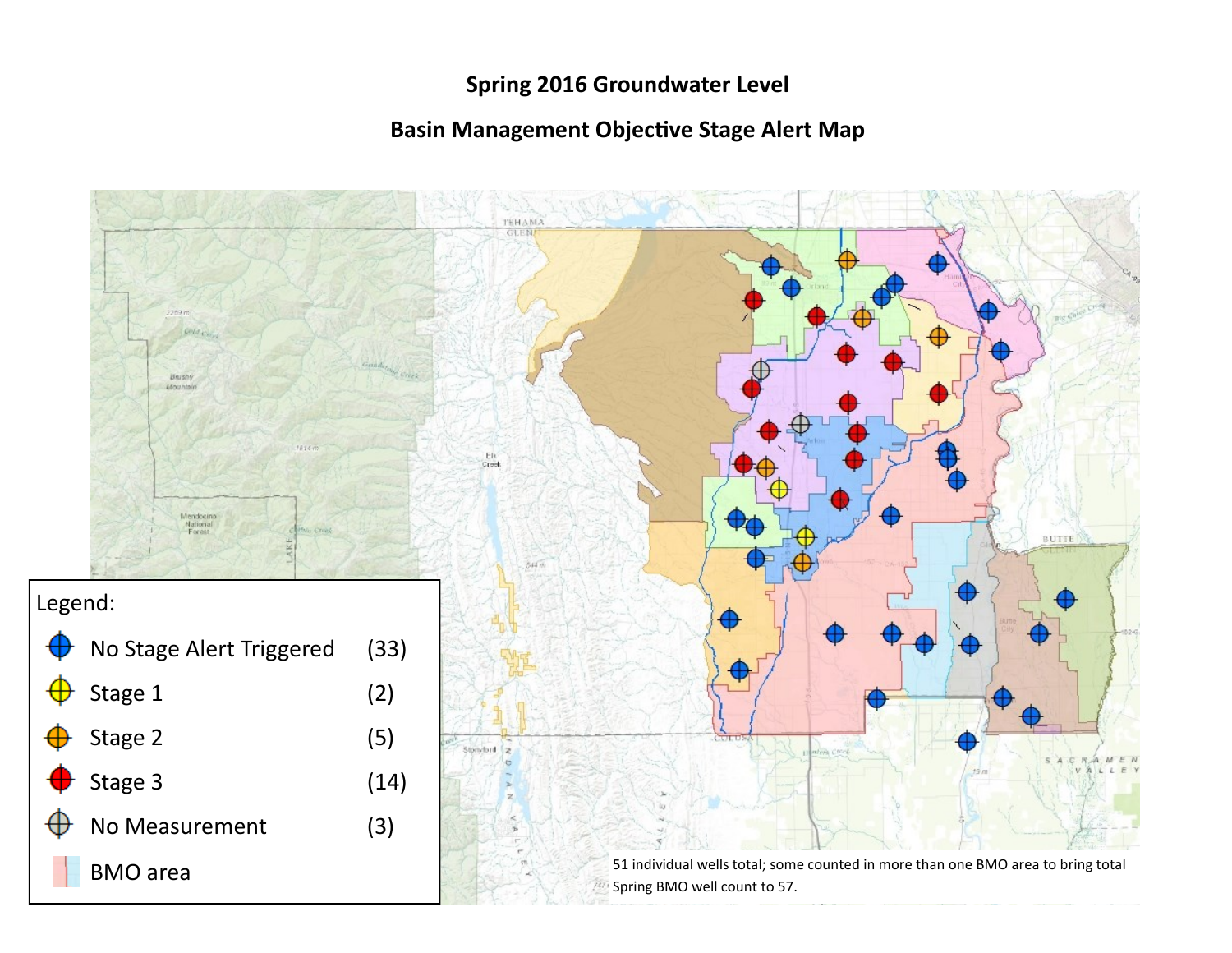| <b>GLENN COUNTY SPRING BMO'S STAGE ALERTS 2016</b> |                                          |                                         |                                            |                                                               |                                         |                                    |                                       |                                       |                                       |                             |                         |                                           |
|----------------------------------------------------|------------------------------------------|-----------------------------------------|--------------------------------------------|---------------------------------------------------------------|-----------------------------------------|------------------------------------|---------------------------------------|---------------------------------------|---------------------------------------|-----------------------------|-------------------------|-------------------------------------------|
| <b>State Well Number</b>                           | Road Location                            | Subarea                                 | <b>Current Year</b><br>Measurement<br>Date | <b>Current Year</b><br>Reference Point<br>to Water<br>Surface | Current<br>Reference Point<br>Elevation | <b>Ground Surface</b><br>Elevation | 2016<br>Water<br>Surface<br>Elevation | 2015<br>Water<br>Surface<br>Elevation | 2014<br>Water<br>Surface<br>Elevation | Stage 1 & 2<br><b>Alert</b> | Stage 3<br><b>Alert</b> | <b>Difference</b><br>from 2015<br>to 2016 |
| 21N03W33A004M   Rd 31 & Hwy 99W                    |                                          | 10; BOS Dist 3                          | 3/16/2016                                  | N <sub>M</sub>                                                | $\overline{176.45}$                     | 176.45 NM                          |                                       | 93.44                                 | 107.98                                | 130.2                       | $117.2$ NA              |                                           |
| 21N02W31M001M Rd P & N/Rd 33                       |                                          | 10; BOS Dist 3                          | 3/17/2016                                  | 51.58                                                         | 164.53                                  | 163.43                             | 112.95                                | 118.68                                | 119.33                                | 130.3                       | 122.4                   | $-5.7$                                    |
| 20N03W12C001M   Rd 35 & Rd P                       |                                          | 10; BOS Dist 3                          | 3/17/2016                                  | 49.8                                                          | 162.43                                  | 161.43                             | 112.63                                | 116.33                                | 116.93                                | 125.7                       | 117.7                   | $-3.7$                                    |
| 20N03W23G002M S/Rd 39 & W/Rd P                     |                                          | 10; BOS Dist 3                          | 3/15/2016                                  | 37.9                                                          | 149.43                                  | 148.43                             | 111.53                                | 118.53                                | 117.39                                | 118.2                       | 112                     | $-7.0$                                    |
| 20N03W33J001M                                      | Rd J & S/Rd 45                           | 10; BOS Dist 3                          | 3/16/2016                                  | 22.78                                                         | 139.74                                  | 138.44                             | 116.96                                | 122.39                                | 123.02                                | 118.6                       | 110.5                   | $-5.4$                                    |
| CALWater 002-01                                    | Willows                                  | 10; BOS Dist 3                          | Feb-16                                     | 19                                                            | 134                                     | 134                                | 115.00                                | 114.00                                | 115.00                                | 117.4                       | 113.2                   | 1.0                                       |
|                                                    |                                          |                                         |                                            |                                                               |                                         |                                    |                                       |                                       |                                       |                             |                         |                                           |
| 21N02W02B002M                                      | <b>Rd V V &amp; Rd 24</b>                | $9;$ BOS Dist 5                         | 3/17/2016                                  | 30.9                                                          | 163.01                                  | 162.56                             | 132.11                                | 128.21                                | 125.18                                | 136.1                       | 130.3                   | 3.9                                       |
| 21N02W09M002M Rd S & S/Rd 25                       |                                          | $9;$ BOS Dist 5                         | 3/17/2016                                  | 56.8                                                          | 181.92                                  | 181.42                             | 125.12 NM                             |                                       | 131.42                                | 142                         | $132.8$ NA              |                                           |
| 21N02W23G001M Rd 29 & Rd V                         |                                          | $9;$ BOS Dist 5                         | 3/17/2016                                  | 36.4                                                          | 154.9                                   | 154.4                              | 118.50                                | 119.60                                | 117.10                                | 125.1                       | 118.7                   | $-1.1$                                    |
|                                                    |                                          |                                         |                                            |                                                               |                                         |                                    |                                       |                                       |                                       |                             |                         |                                           |
| 21N01W04N001M                                      | S/Rd 23 & Rodgers Ranch Road             | 8; East Corning Basin                   | 3/16/2016                                  | 18.33                                                         | 137.68                                  | 137.38                             | 119.35                                | 116.39                                | 114.60                                | 114.9                       | 111                     | 3.0                                       |
|                                                    | 22N02W11Q001M Rd 9 & Btwn 1st & 2nd Aves | 8; East Corning Basin                   | 3/16/2016                                  | 25.97                                                         | 166.8                                   | 166.4                              | 140.83                                | 134.07                                | 135.69                                | 139.2                       | 133.5                   | 6.8                                       |
| 22N01W29K001M                                      | Rd 206 & S/Hamilton City                 | 8; East Corning Basin                   | 3/16/2016                                  | 15.79                                                         | 144.88                                  | 144.38                             | 129.09                                | 124.86                                | 124.29                                | 119.5                       | 112.1                   | 4.2                                       |
|                                                    |                                          |                                         |                                            |                                                               |                                         |                                    |                                       |                                       |                                       |                             |                         |                                           |
| 21N03W31H001M Rd F & S/Rd 31                       |                                          | 5; Orland/Artois                        | 3/15/2016                                  | 109.67                                                        | 189.94                                  | 189.46                             | 80.27                                 | 89.10                                 | 101.00                                | 123.8                       | 106.3                   | $-8.8$                                    |
| 20N03W07K003M                                      | <b>Rd D &amp; Rd 35</b>                  | 5; Orland/Artois                        | 3/16/2016                                  | 67.7                                                          | 168.46                                  | 168.46                             | 100.76                                | 109.96                                | 119.73                                | 118.5                       | 99.9                    | $-9.2$                                    |
| 20N03W17P001M                                      | <b>Rd 39 &amp; Rd H</b>                  | 5; Orland/Artois                        | 3/15/2016                                  | 41.3                                                          | 156.95                                  | 155.45                             | 115.65                                | 126.05                                | 132.65                                | 125                         | 110.2                   | $-10.4$                                   |
| 20N04W12F002M                                      | Rd D & S/Rd 35                           | 5; Orland/Artois                        | 3/15/2016                                  | 78.52                                                         | 189.97                                  | 189.47                             | 111.45                                | 120.48                                | 126.7                                 | 136.3                       | 115.2                   | $-9.0$                                    |
| 21N03W18B002M                                      | <b>Rd 28 &amp; Rd F</b>                  | 5; Orland/Artois                        | 3/16/2016                                  | N <sub>M</sub>                                                | 224.48                                  | 224.08 NM                          |                                       | 64.20                                 | 83.22                                 | 132.7                       | $113.2$ NA              |                                           |
| 21N04W24A002M                                      | <b>Rd 25 &amp; Rd D</b>                  | 5; Orland/Artois                        | <b>DISCONTINUED</b>                        |                                                               | 230.5                                   | 230 NM                             |                                       | NM                                    | <b>NM</b>                             | 125.1                       | $107.4$ NA              |                                           |
| 21N04W24A003M                                      | <b>Rd 25 &amp; Rd D</b>                  | 5; Orland/Artois                        | 3/16/2016                                  | 169.47                                                        | 231.5                                   | 230                                | 62.03                                 | 71.87                                 | 86.700                                | 125.1                       | 107.4                   | $-9.8$                                    |
| 22N02W31C001M Rd 20 & Rd P                         |                                          | 5; Orland/Artois                        | 3/16/2016                                  | 33.15                                                         | 206.43                                  | 205.43                             | 173.28                                | 173.12                                | 175.71                                | 180.1                       | 171.7                   | 0.2                                       |
| 21N03W12C002M Rd 25 & Rd NN                        |                                          | 5; Orland/Artois                        | 3/17/2016                                  | 48                                                            | 206.44                                  | 204.44                             | 158.44                                | 162.41                                | 163.64                                | $\overline{171}$            | 163                     | $-4.0$                                    |
| 21N03W11G001M Rd 25 & W/Rd N                       |                                          | 5; Orland/Artois                        | <b>DISCONTINUED</b>                        |                                                               | <b>NM</b>                               | 202.44 NM                          |                                       | $\overline{\text{NM}}$                | <b>NM</b>                             | 170.1                       | 161.5 NA                |                                           |
| 22N03W34A001M                                      | <b>Rd 20 &amp; Rd M</b>                  | 5; Orland/Artois                        | 3/16/2016                                  | 22.7                                                          | 235.95                                  | 235.45                             | 213.25                                | 211.25                                | 213                                   | 217.8                       | 213.5                   | 2.0                                       |
| 21N03W22H001M                                      | N/ Rd 30 & W/Rd M                        | 5; Orland/Artois                        | <b>DISCONTINUED</b>                        |                                                               | <b>NM</b>                               | 204.45 NM                          |                                       | 114.29                                | $N$ M                                 | 149.9                       | 139.1 NA                |                                           |
| 21N02W09M002M Rd S & S/Rd 25                       |                                          | 5; Orland/Artois                        | 3/17/2016                                  | 56.8                                                          | 181.92                                  | 181.42                             | 125.                                  | <b>12 NM</b>                          | 131.42                                | 142                         | $132.8$ NA              |                                           |
| 21N03W24P001M                                      | N/Rd 30 & W/Rd P                         | 5; Orland/Artois                        | 3/15/2016                                  | 66.3                                                          | 181.08                                  | 180.43                             | 114.78 NM                             |                                       | 122.08                                | 135.8                       | $123.7$ NA              |                                           |
|                                                    |                                          |                                         |                                            |                                                               |                                         |                                    |                                       |                                       |                                       |                             |                         |                                           |
| 22N03W03D001M   Rd 3 & Hwy 99W                     |                                          | 4; Orland Unit Water Users ADISCONTINUE |                                            | <b>NM</b>                                                     | 270.97                                  | 270.47 NM                          |                                       | N <sub>M</sub>                        | <b>NM</b>                             | 188.7                       | $182.5$ NA              |                                           |
|                                                    | 22N03W17E001M N/Rd 200 & Cedar Ave       | 4; Orland Unit Water Users A            | 3/16/2016                                  | 13.5                                                          | 284.99                                  | 285.49                             | 271.49                                | 270.99                                | 265.29                                | 267.2                       | 263.7                   | 0.5                                       |
| 22N03W12Q003M Rd O & Rd 9                          |                                          | 4; Orland Unit Water Users A            | 3/16/2016                                  | 39.3                                                          | 232.94                                  | 232.44                             | 193.64                                | 190.04                                | 189.74                                | 195.1                       | 188.3                   | 3.6                                       |
| 22N03W21F002M Rd 14 & Rd HH                        |                                          | 4; Orland Unit Water Users /            | 3/16/2016                                  | 24.4                                                          | 265.47                                  | 264.47                             | 241.07                                | 240.27                                | 235.41                                | 238.7                       | 234.5                   | 0.8                                       |
|                                                    | 22N03W30C001M Rd DD & Btwn Rds 15 & 17   | 4; Orland Unit Water Users A            | 3/16/2016                                  | 131.52                                                        | 287.99                                  | 287.49                             | 156.47                                | 162.70                                | 169.34                                | 186.6                       | 176.8                   | $-6.2$                                    |
| 22N02W20Q001M Rd 16 & Rd XX                        |                                          | 4; Orland Unit Water Users A            | 3/16/2016                                  | 16.23                                                         | 201.93                                  | 201.43                             | 185.70                                | 184.07                                | 175.02                                | 183.8                       | 179.2                   | 1.6                                       |
| 22N02W21D001M                                      | 6th Ave & N/Hwy 32                       | 4; Orland Unit Water Users A            | 3/16/2016                                  | 27.2                                                          | 200.92                                  | 200.42                             | 173.72 NM                             |                                       | 158.92                                | 170.8                       | $164.9$ NA              |                                           |
| 22N03W34A001M   Rd 20 & Rd M                       |                                          | 4; Orland Unit Water Users A            | 3/16/2016                                  | 22.7                                                          | 235.95                                  | 235.45                             | 213.25                                | 211.25                                | 213.00                                | 217.8                       | 213.5                   | 2.0                                       |
|                                                    |                                          | 11; Glenn-Colusa                        | 3/15/2016                                  |                                                               |                                         |                                    | 91.26                                 |                                       |                                       |                             |                         |                                           |
| 19N02W29Q001M   Rd 60 & Rd SS                      | 19N03W26P001M   Rd 60 & E/Hwy 99W        | 11; Glenn-Colusa                        | 3/15/2016                                  | 1.16<br>5.6                                                   | 92.42<br>103.43                         | 92.42<br>100.43                    | 97.83                                 | 88.04<br>98.43                        | 89.61<br>98.83                        | 85.1<br>94.7                | 75.1<br>89.2            | 3.2<br>$-0.6$                             |
| 20N02W02J001M                                      | <b>Rd 34 &amp; Rd W</b>                  | 11; Glenn-Colusa                        | 3/15/2016                                  | 7.36                                                          | 127.9                                   | 127.4                              | 120.54                                | 114.71                                | 115.89                                | 115.9                       | 112.4                   | 5.8                                       |
|                                                    |                                          |                                         |                                            |                                                               |                                         |                                    |                                       |                                       |                                       |                             |                         |                                           |